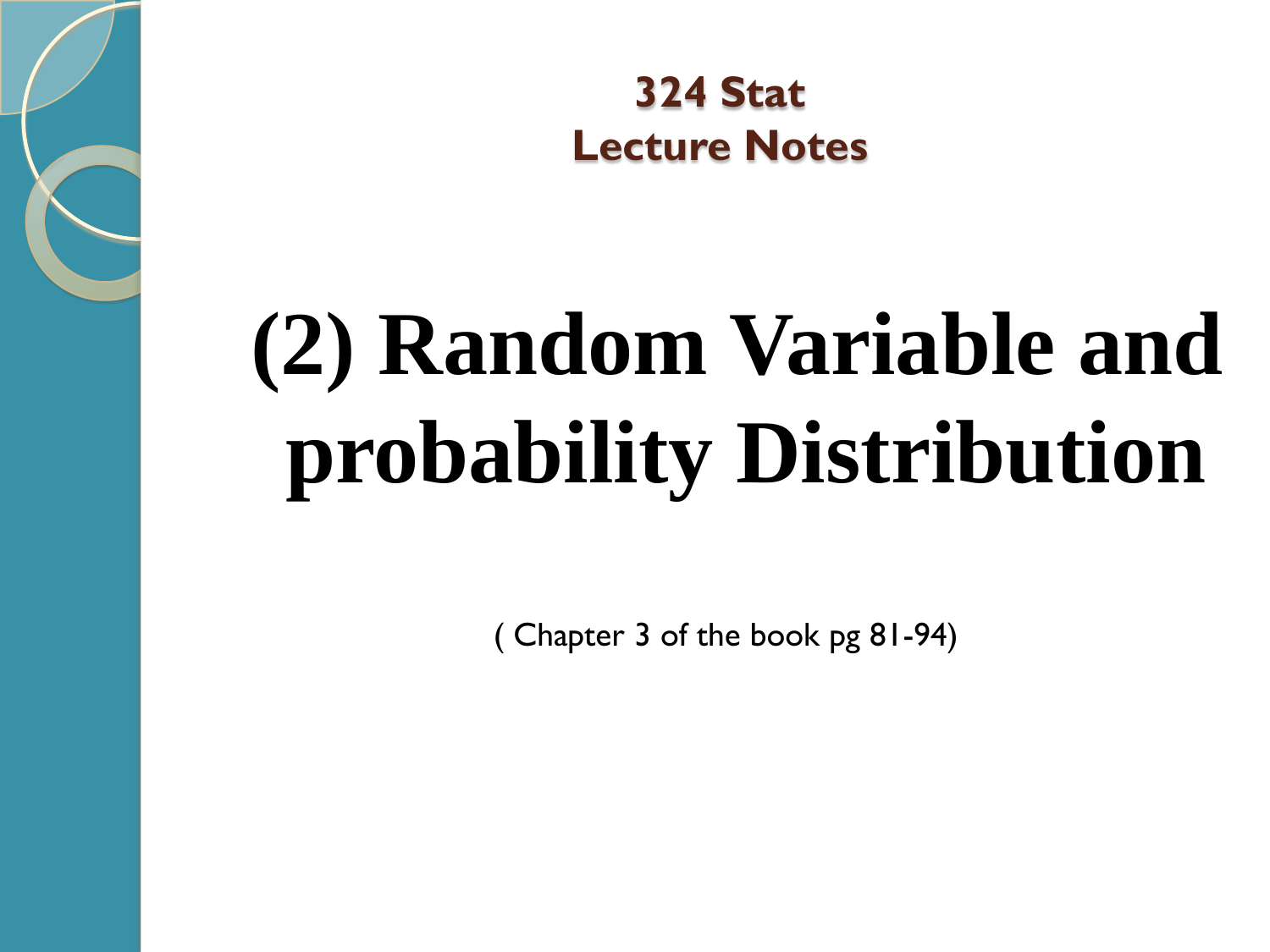### **2.1 Definition: A Random Variable:**

## A random variable is a function that associates a real number with each element in the sample space.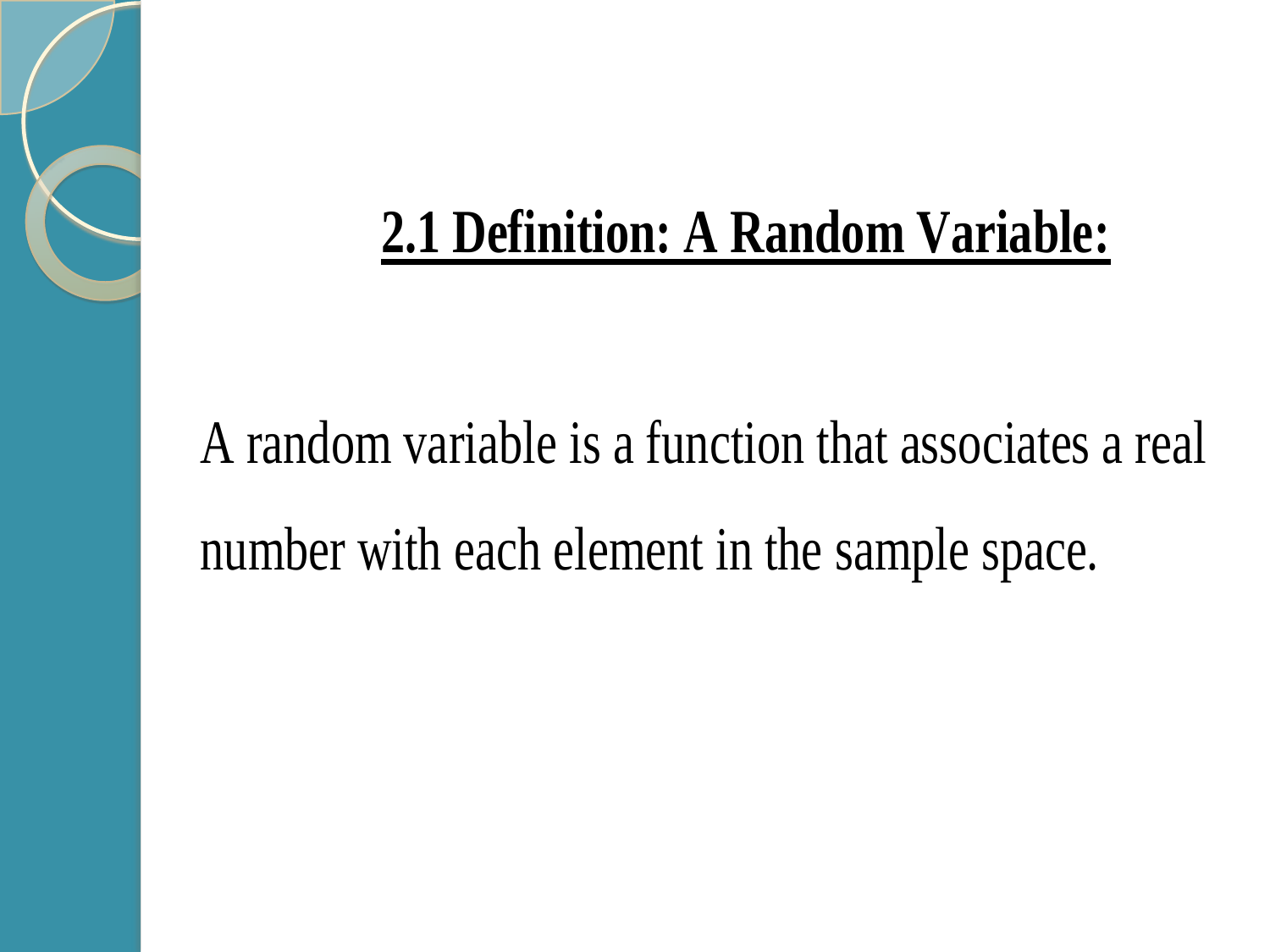### **EX (3.1 pg 82):**

 Two balls are drawn in succession without replacement from an urn containing **4** red balls and  **3** black balls.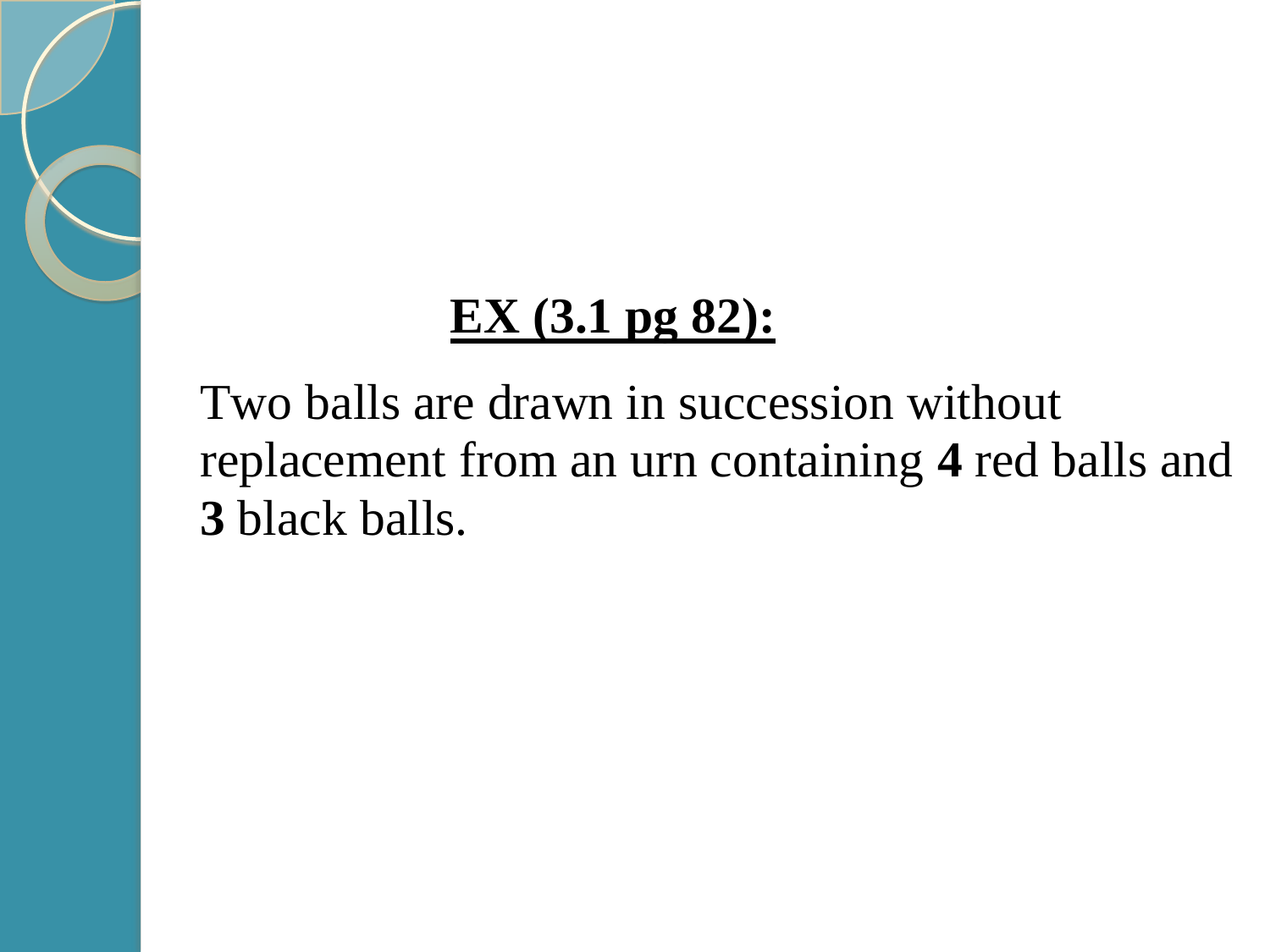The possible outcomes and the values **y** of the random variable **Y**

where is the number of red balls, are

| Sample space |                |
|--------------|----------------|
| <b>RR</b>    | $\overline{2}$ |
| <b>RB</b>    |                |
| <b>BR</b>    |                |
| <b>BB</b>    |                |

#### $Y =$  number of red balls

Possible values of the random variable is  $y = 0,1,2$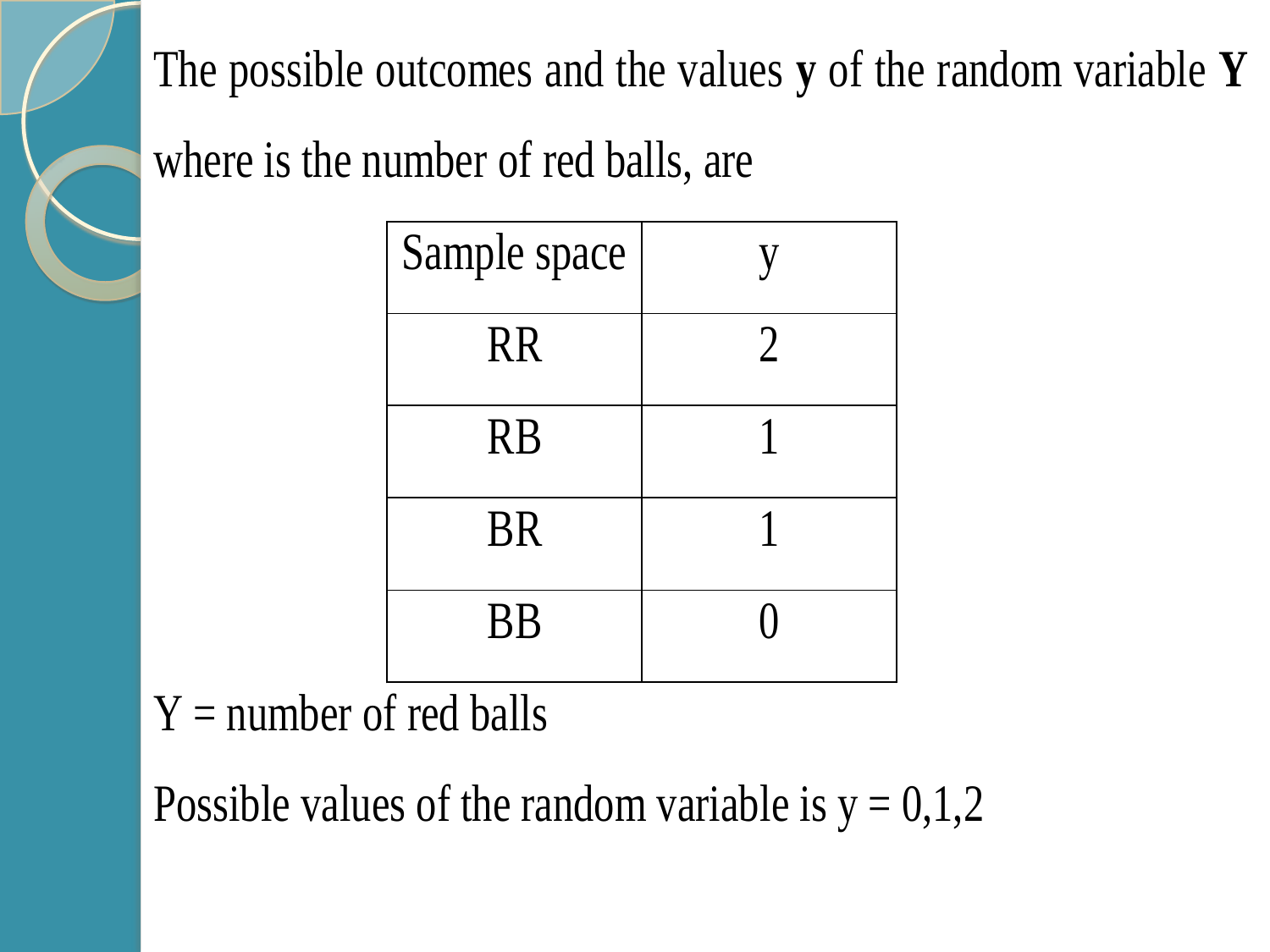

#### **Definition: Discrete Sample Space:**

If a sample space contains a finite number **n** of different values  $x_1, x_2, \ldots, x_n$  or countably infinite number of different values  $x_1, x_2, \ldots$ it is called a discrete sample space.

Examples of discrete random variables are;

\*The number of bacteria per unit area in the study of drug control on bacterial growth.

\* The number of defective television sets in a shipment of **100**.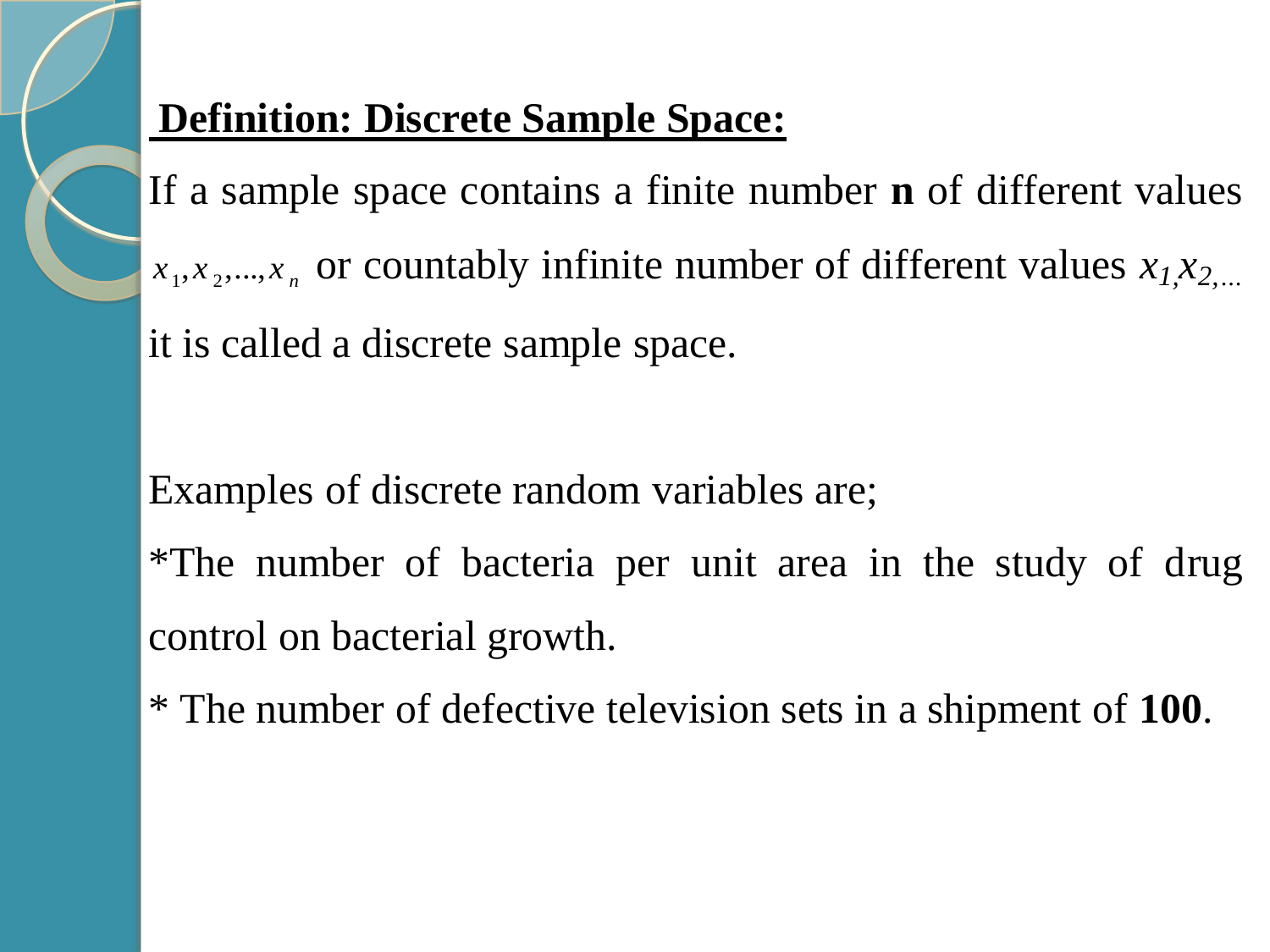### **Definition: Continuous Sample Space:**

If **X** can take an infinite number of possibilities equal to the number of points on a line segment, then **X** has a continuous sample space. Examples of the continuous random variable; heights, weights, temperature, distances or life periods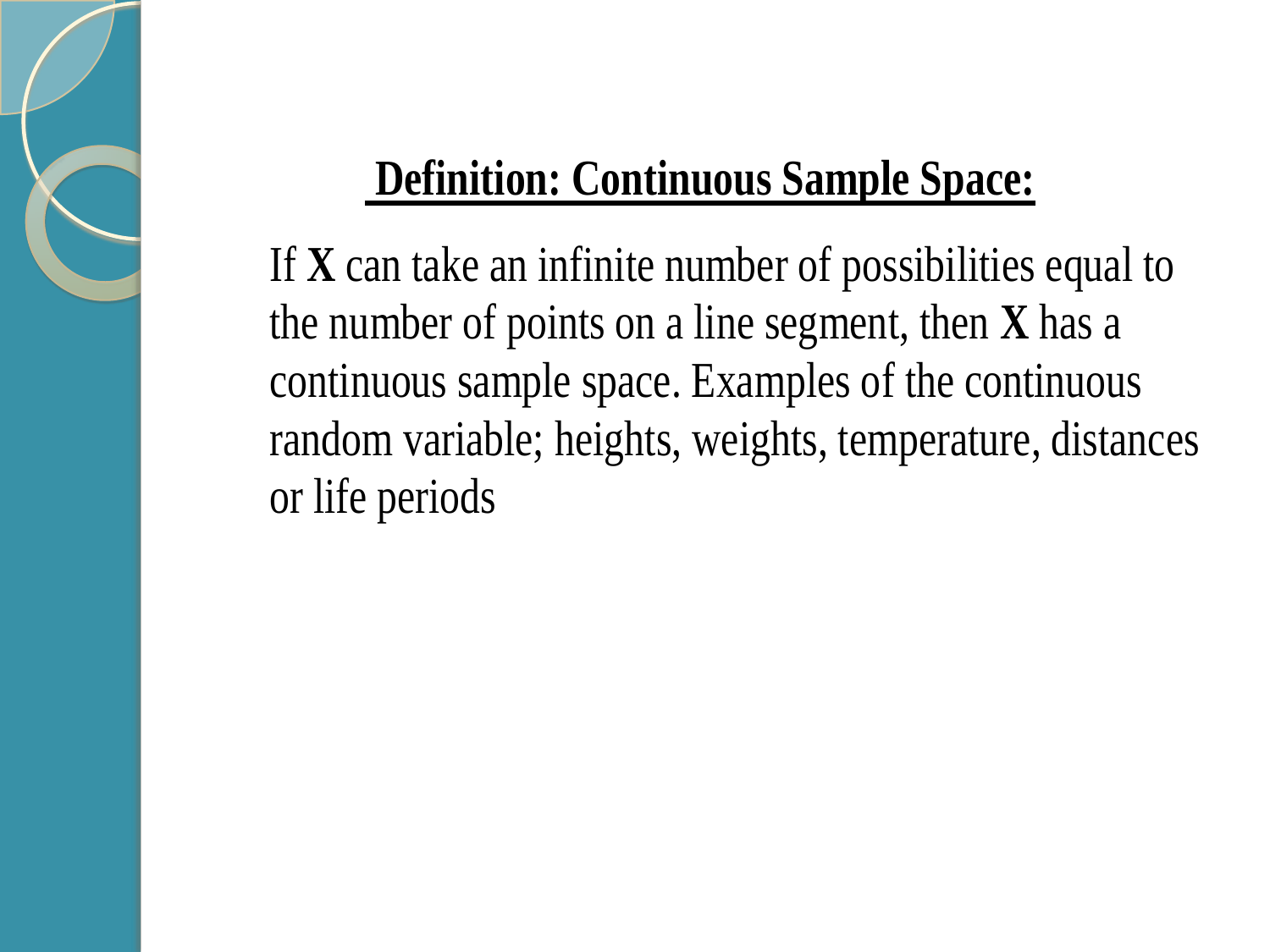#### **`Discrete Probability Distributions:**

#### **Definition:**

 The set of ordered pairs **(x, f(x))** is a probability function, probability mass function or probability distribution of the discrete random variable **X** if for each possible outcome **x,**

> $2.\sum f(x) = 1$  $\forall x$

1.  $f(x) \ge 0$ 

 $3. P(X = x) = f(x)$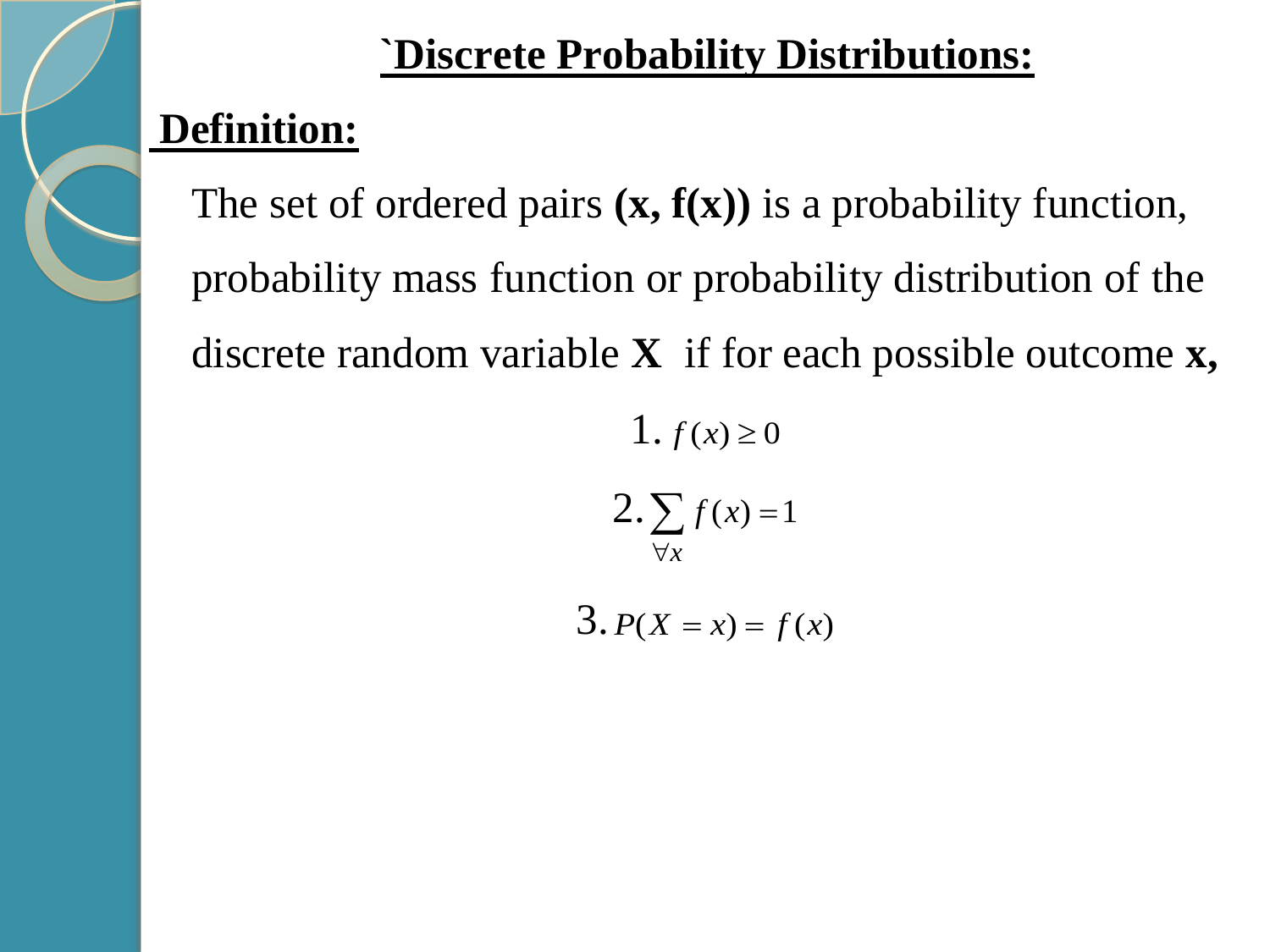

## **EX (2):**

 A shipment of **8** similar microcomputers to a retail outlet contains **3** that are defective. If a school makes a random purchase of **2** of these computers, let **X**= # of defective in the sample. find:

- 1. the different values of r.v. X
- 2. the probability distribution of  $x : f(x)$

3.  $P(1 \le x \le 2)$ ,  $P(x \le 1)$ ,  $P(0 \le x \le 2)$ ,  $f(2)$ ,  $f(5)$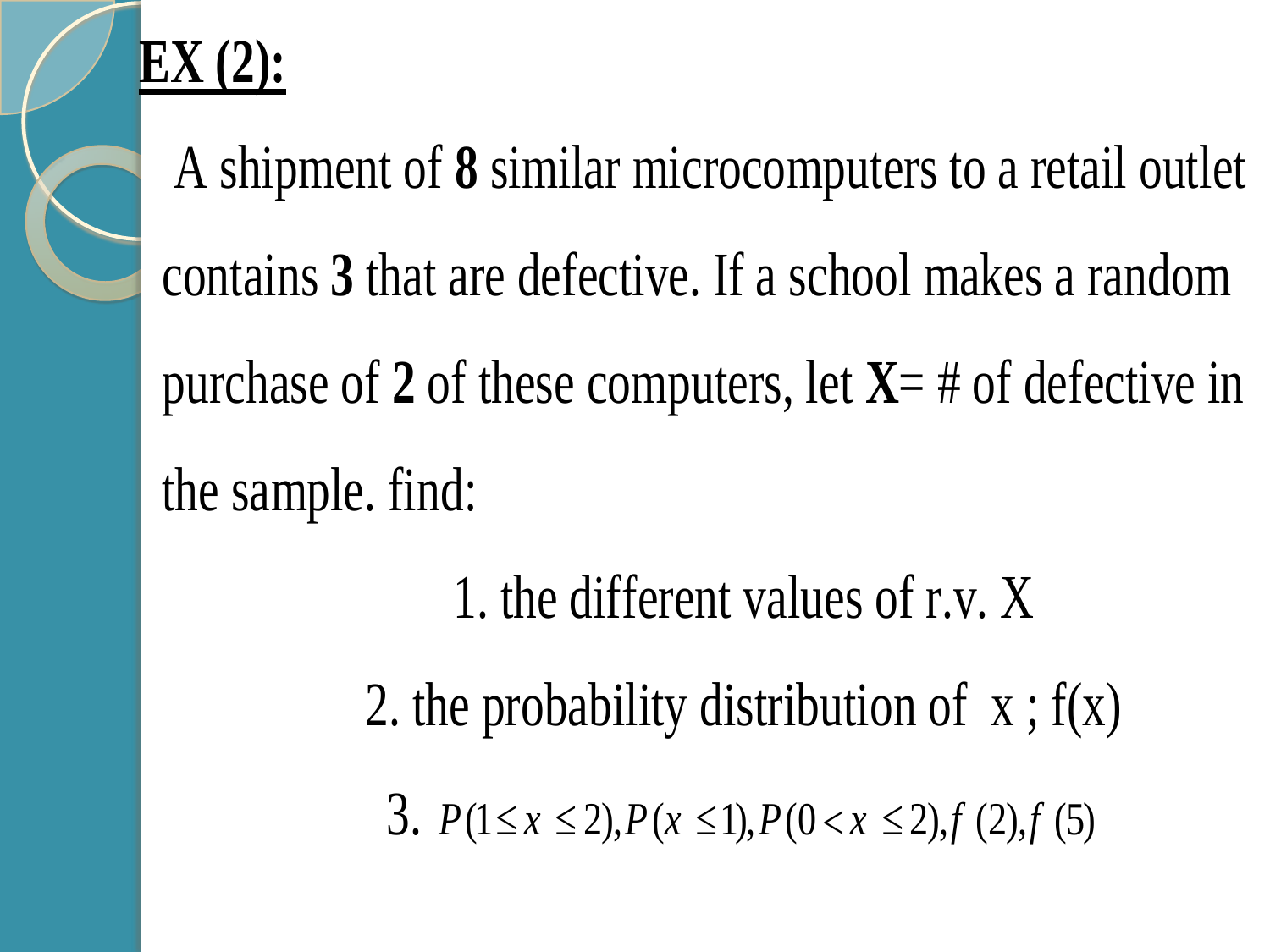### **Solution:**

(1) The possible values of X is:  $X = 0, 1, 2$ 

(2) 
$$
f(0) = P(X = 0) = \frac{\binom{3}{0}\binom{5}{2}}{\binom{8}{2}} = \frac{10}{28}
$$
  $f(1) = P(X = 1) = \frac{\binom{3}{1}\binom{5}{1}}{\binom{8}{2}} = \frac{15}{28}$ 

$$
f(2) = P(X = 2) = \frac{\binom{3}{2}\binom{5}{0}}{\binom{8}{2}} = \frac{3}{28}
$$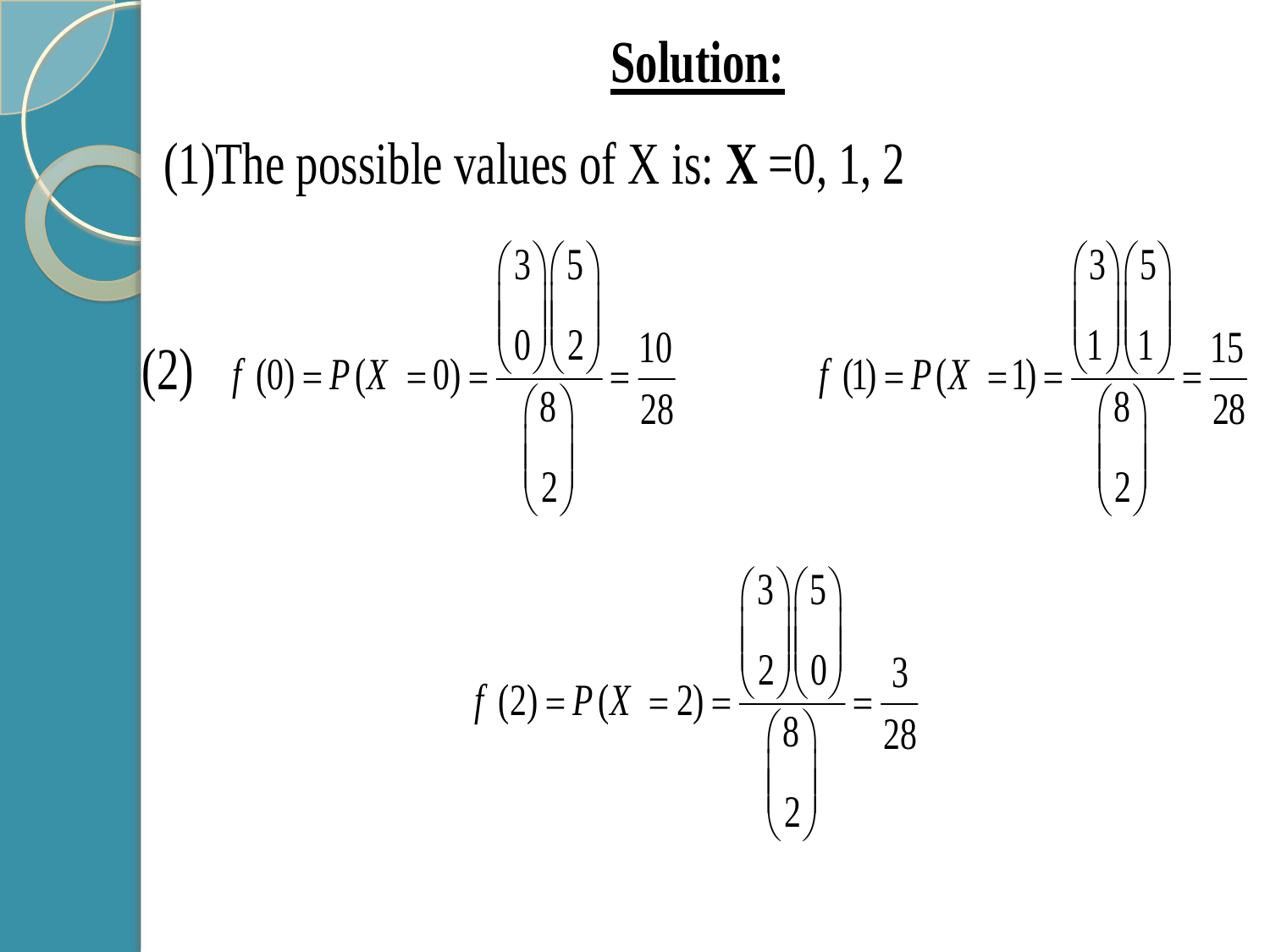| f(x) | 10/28 | 15/28 | 3/28 |
|------|-------|-------|------|

(3) 
$$
P(1 \le x \le 2) = P(x = 1) + P(x = 2)
$$

$$
= 15/28 + 3/28 = 18/28
$$

$$
P(x \le 1) = P(x = 0) + P(x = 1)
$$
  
= 10/28 + 15/28 = 25/28

$$
P(0 < x \le 2) = P(x = 1) + P(x = 2) = 18/28
$$

$$
f(2) = P(x = 2) = 15/28
$$

$$
f(5) = P(x=5) = 0
$$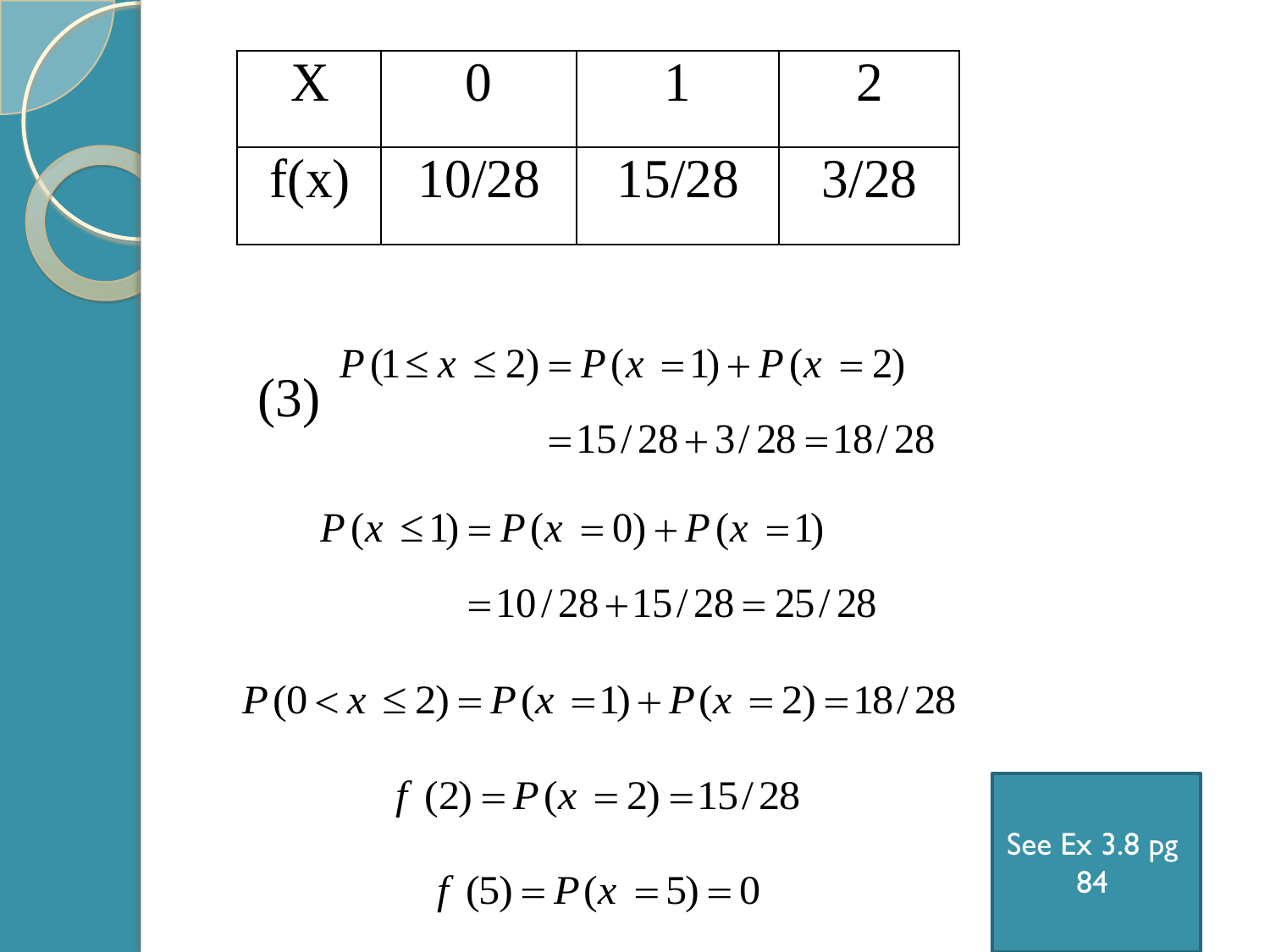#### **2.5 Definition: The Cumulative distribution Function:**

The cumulative distribution function, denoted by **F(x)** of a discrete random variable **X** with probability distribution **f(x)** is given by:

$$
F(x) = P(X \le x) = \sum_{X < x} f(x) \qquad \qquad \text{for } -\infty < x < \infty \tag{1}
$$

\*For example  $F(2) = P(x \le 2)$ 

$$
P(a \le X \le b) = F(b) - F(a-1) \qquad (2)
$$

\* For example  $F(3 \le x \le 7) = F(7) - F(2)$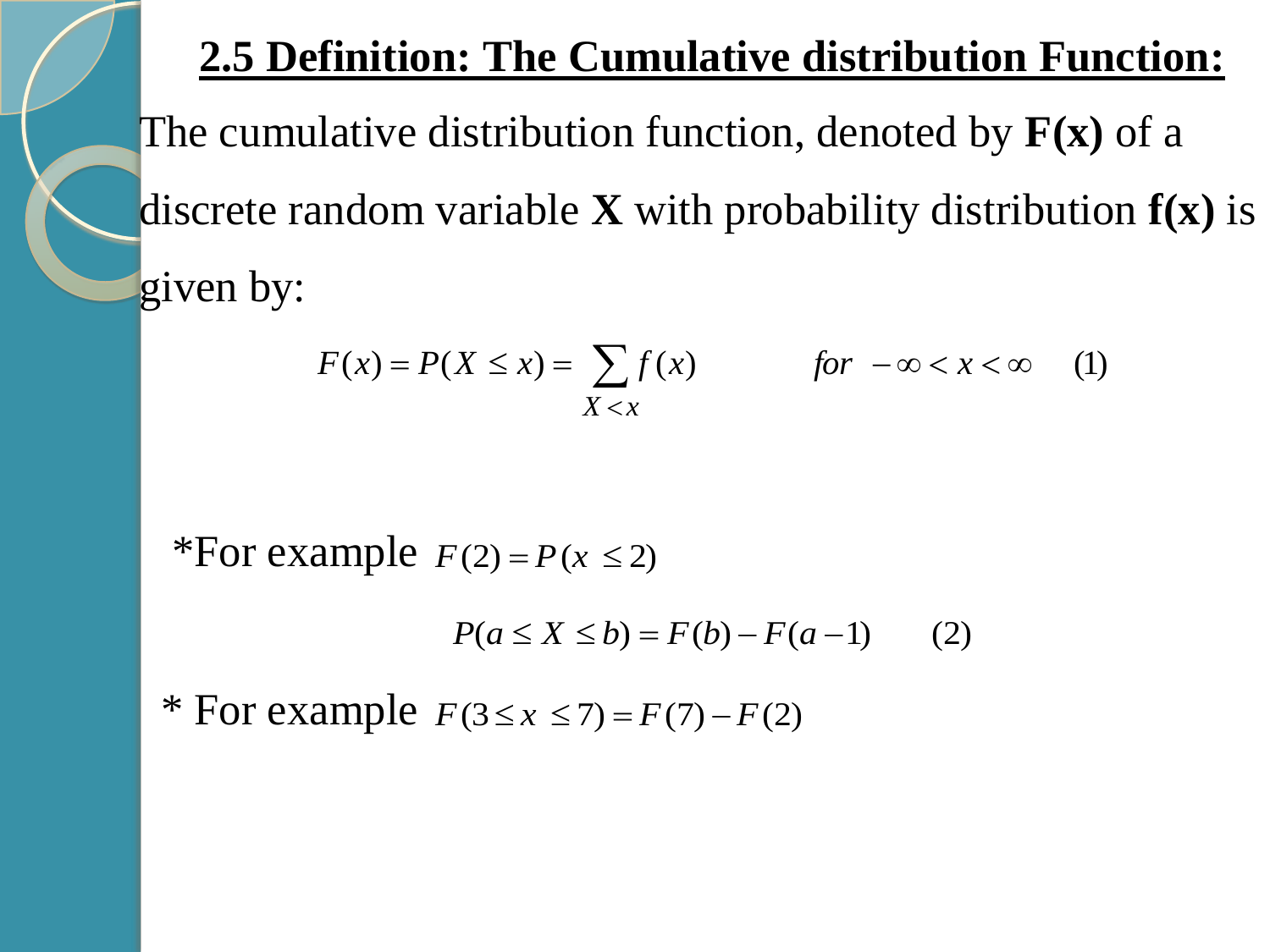

## For the given data find :(a)  $F(1)$  (b)  $P(1 \le x \le 2)$

| f(x) | 10/28 | 15/28 | 3/28 |
|------|-------|-------|------|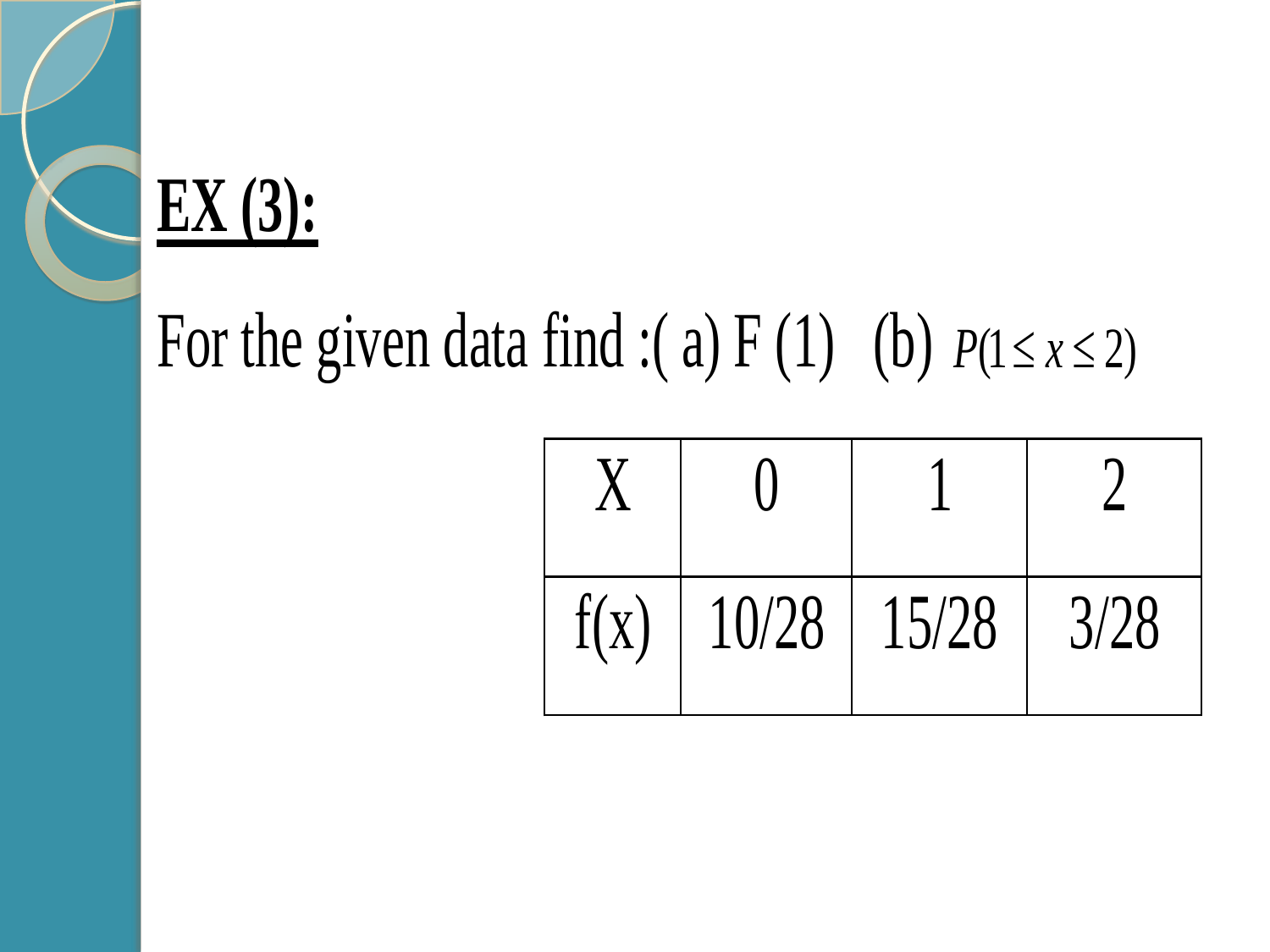## **Solution:**



a. F  $(1) = 25/28$ 

See Ex 3.10

**b.**  $P(1 \le X \le 2) = F(2) - F(0) = 28/28 - 10/28 = 18/28$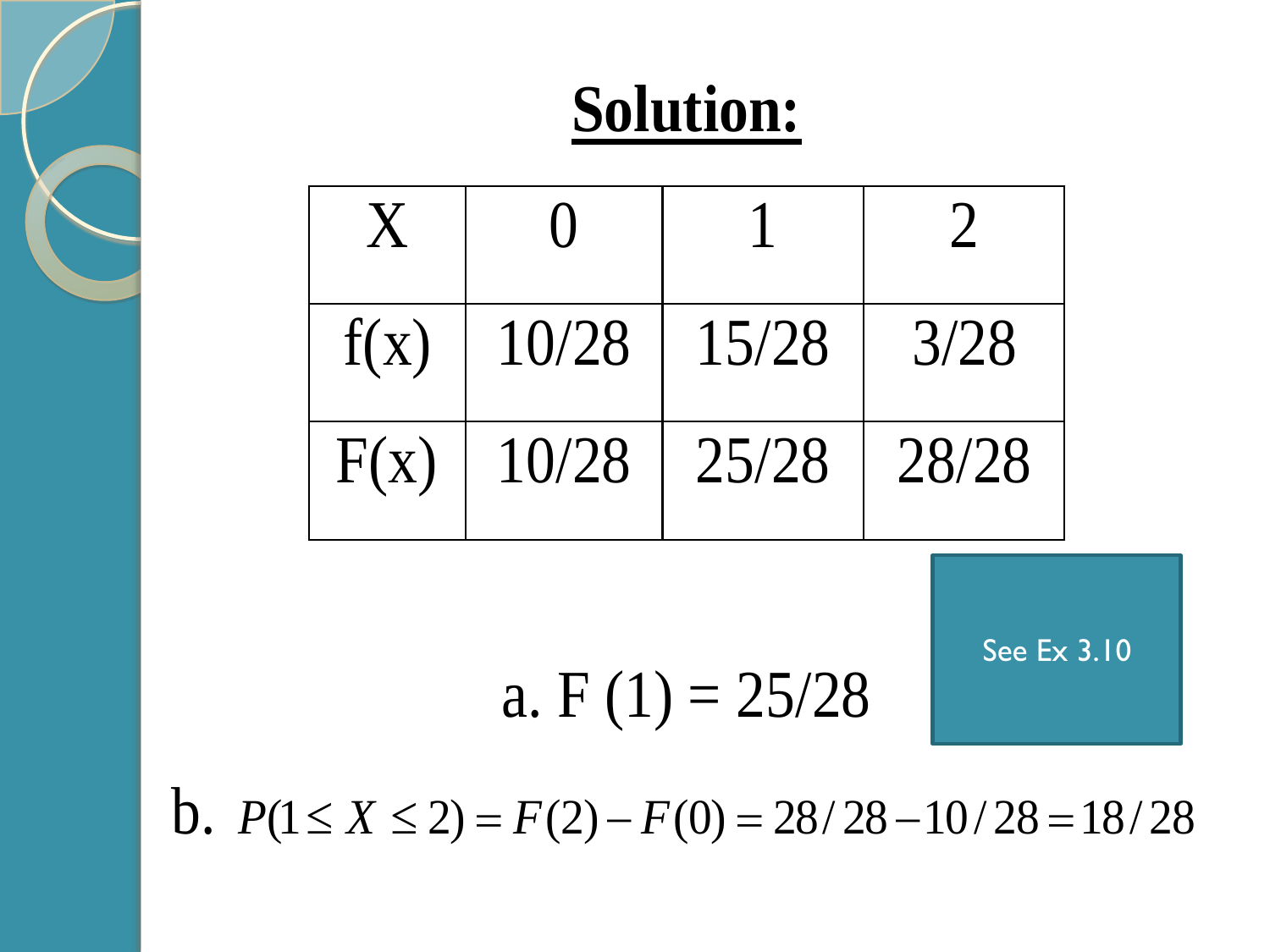## **2.6 Continuous Probability Distributions:**

The function **f(x)** is a probability density function for the continuous random variable **X** defined over the set of real

numbers **R**, if:

1.  $f(x) \ge 0$  *for all*  $x \in R$ 

$$
2. \int_{-\infty}^{\infty} f(x) \, dx = 1
$$

$$
3. P(a < X < b) = \int f(x) \, dx
$$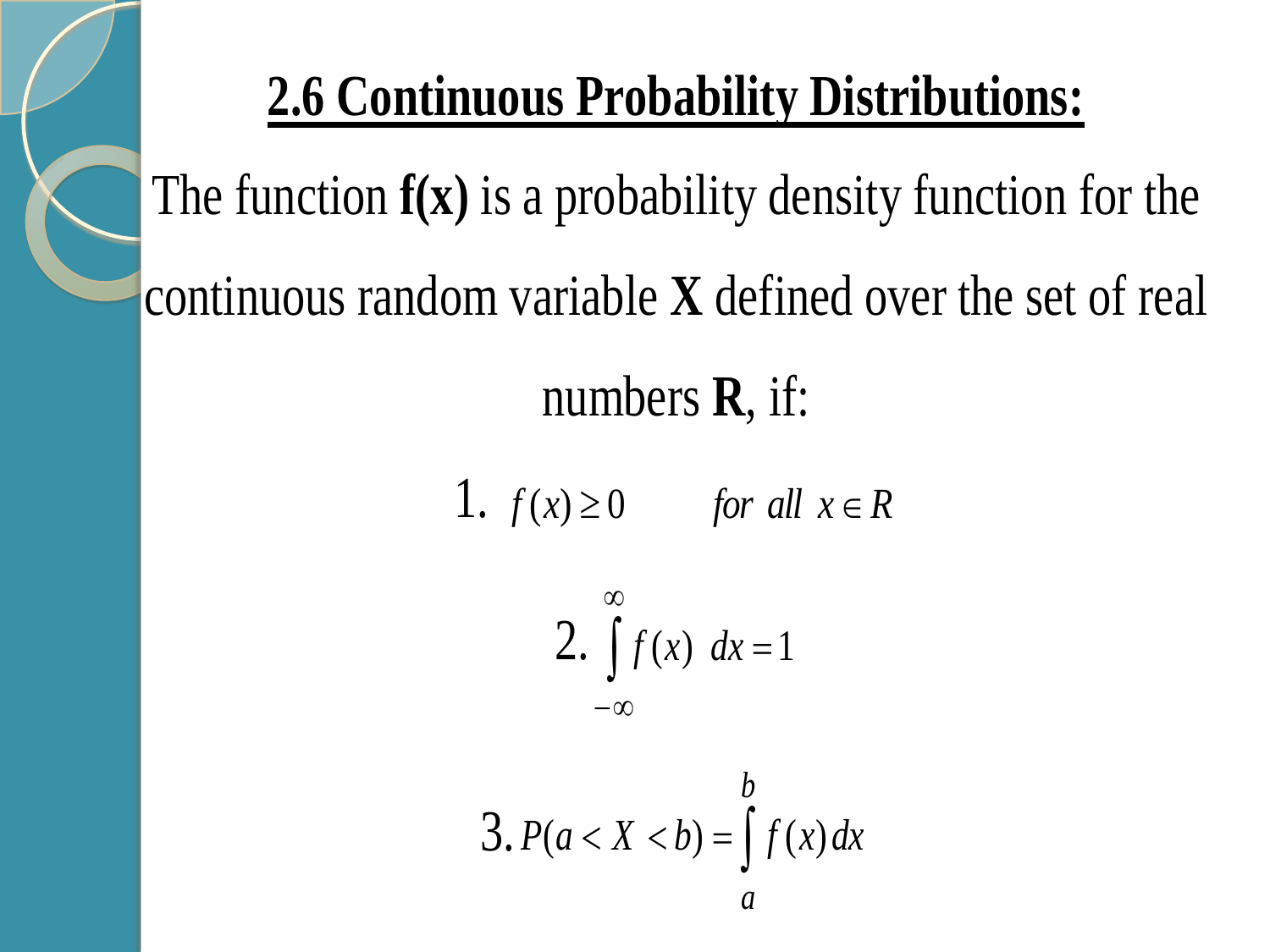#### **EX (3.11) pg 89:**

Suppose that the error in the reaction temperature in  $\partial c$  for a controlled laboratory experiment is a continuous random variable **X** having the probability density function:

$$
f(x) = \frac{x^2}{3}, -1 < x < 2
$$
  
= 0 otherwise

a. Show that  $\int_{-\infty}^{\infty} f(x) dx = 1$  $f(x) = \int_0^{\infty} f(x) dx = 1$  **b.** Find  $P(0 < X \le 1)$ 

c. find  $P(0 < x < 3)$ ,  $P(x = 2)$ ,  $F(x)$ ,  $F(0.5)$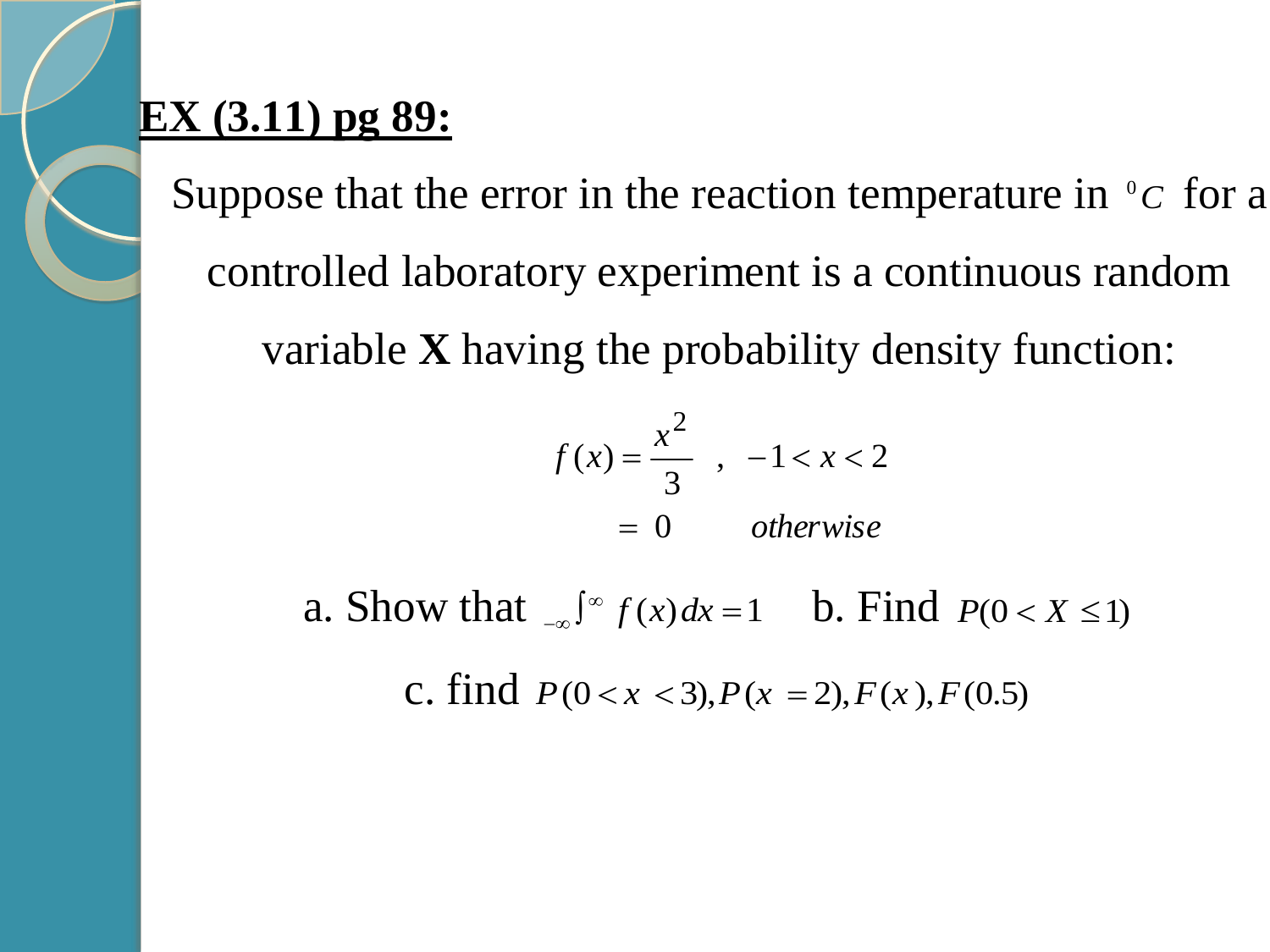

#### **Solution:**

**2014.67**  
**21**  
**3** 
$$
dx = \frac{x^3}{9} - \frac{1}{9} = \frac{1}{9}[8 - (-1)^3] = \frac{8+1}{9} = 1
$$



**c.** 
$$
P(0 < x < 3) = \int_{0}^{2} \frac{x^{2}}{3} dx = \frac{x^{3}}{9} |_{0}^{2} = \frac{(2)^{3}}{9} = 8/9
$$

 $P(x = 2) = 0$ 

$$
F(x) = \int_{-1}^{x} \frac{x^2}{3} dx = \frac{x^3}{9} \Big|_{-1}^{x} = \frac{x^3 - (-1)^3}{9} = \frac{x^3 + 1}{9}
$$

$$
F(0.5) = \frac{(0.5)^3 + 1}{9} = 0.139
$$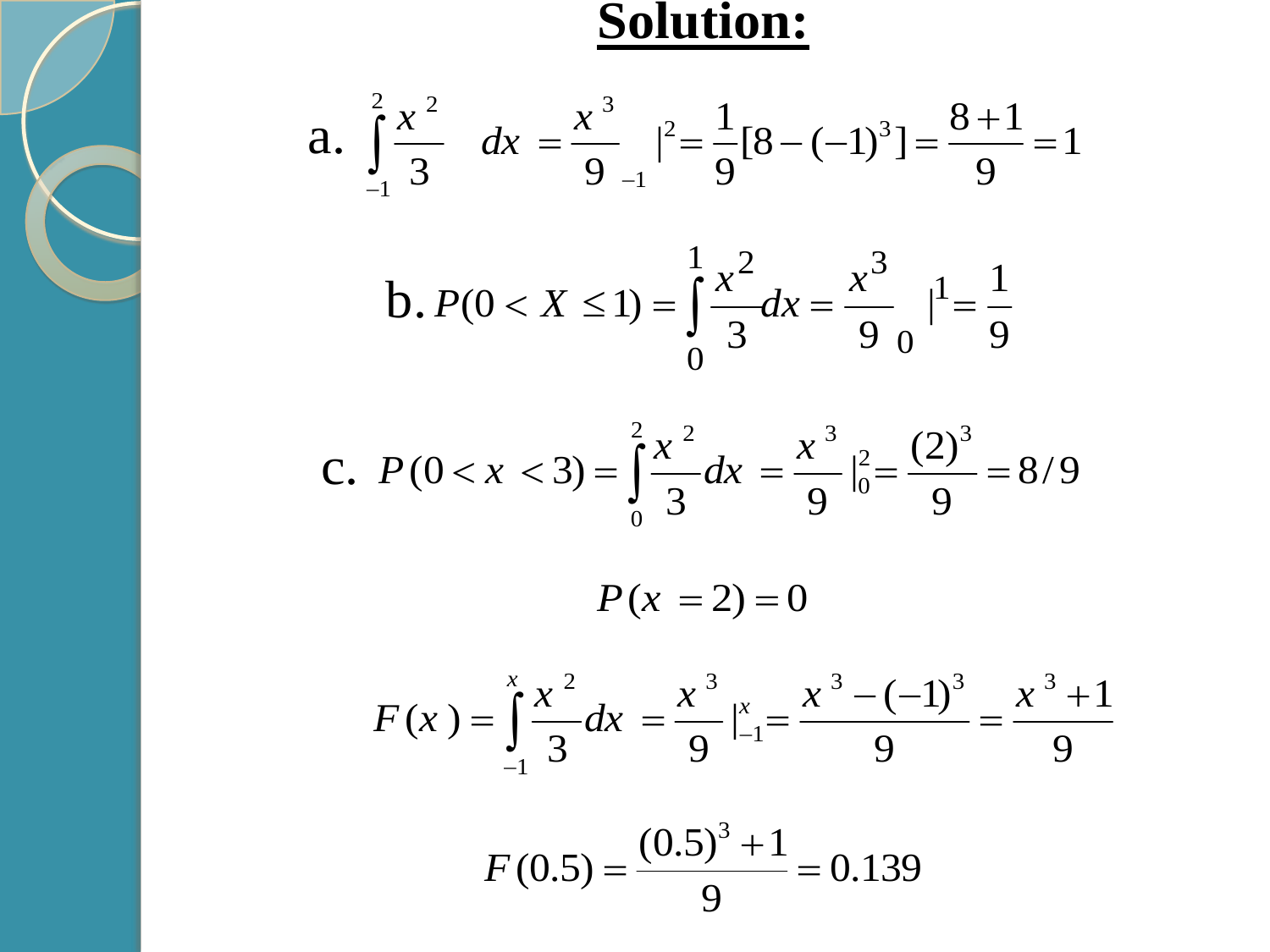## **2.7 Definition:**

## The cumulative distribution **F(x)** of a continuous random variable **X** with density function **f(x)** is given by:

$$
P(x) = P(X \le x) = \int_{-\infty}^{X} x \, dx \quad \text{for } -\infty < x < \infty
$$

 $P(a \le X \le b) = P(a < X < b) = F(b) - F(a)$